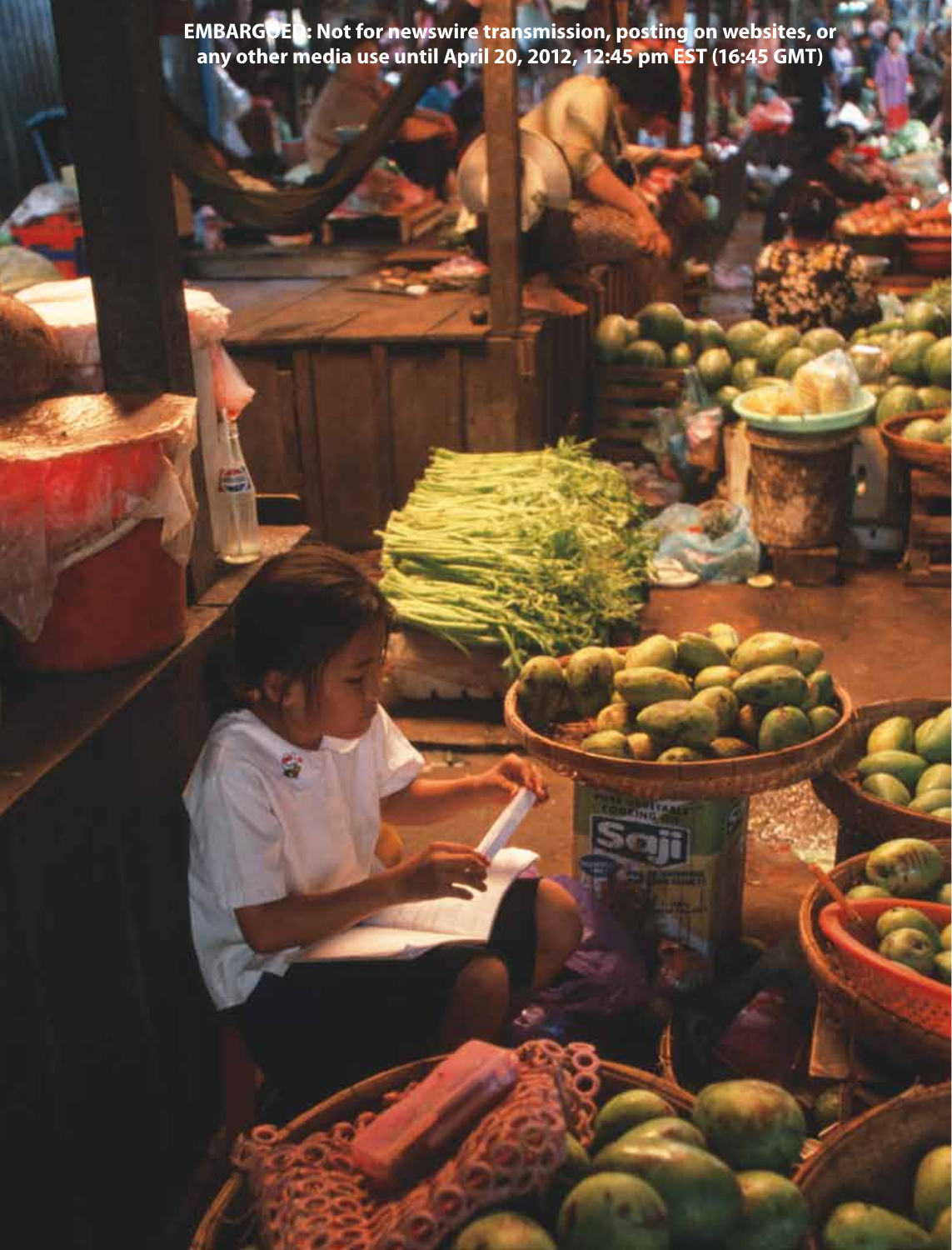# **Overview**

What has been the impact of yet another food price spike on the ability of developing countries to make progress toward the Millennium Development Goals (MDGs)? How many poor people were prevented from lifting themselves out of poverty? How many people, and how many children, saw their personal growth and development permanently harmed because their families could not afford to buy food? How did countries react to the last two food price spikes of 2007–08 and 2010–11, and how did their reaction affect their progress toward the MDGs? And what can countries do to respond to higher and more volatile food prices? The 2012 *Global Monitoring Report* (GMR) addresses these basic questions. It summarizes effects of food prices on several MDGs. It reviews policy responses—including domestic social safety nets, nutritional programs, agricultural policies, regional trade policies, and support by the international community. And it outlines future prospects.

The world has met two MDGs, while global progress varies across the other MDGs (figure 1). Preliminary survey-based estimates for MDG 1.a in 2010—based on a smaller sample than the global update in box 1—indicate that the \$1.25 a day poverty rate (2005 purchasing power parity, or PPP) had fallen below half its 1990 value in 2010. Also in 2010, the world met MDG 7.c—to halve the proportion of people with no safe drinking water—well ahead of the 2015 deadline. And global progress on various MDGs is on track or within 10 percent of the on-track trajectory. MDG 3.a (gender parity in school enrollment) is on track, and MDG 2.a (primary school completion) is close to being on track. But the MDGs closely linked to food and nutrition are lagging, particularly child mortality (MDG 4) and maternal mortality (MDG 5). The same is true for country progress: 105 countries of the 144 monitored are not expected to reach MDG 4, and 94 are off track on MDG 5.

#### **Food prices spike once again**

In 2011 international food prices spiked for the second time in three years, igniting concerns about a repeat of the 2008 food price crisis and its consequences for the poor. The World Bank Food Price Index rose 184 percent from January 2000 to June 2008 (figure 2). In February 2011 it again reached the 2008 peak, after a sharp decline in 2009, and stayed close to that peak through September. The international food price spike in 2007– 08 is estimated to have kept or pushed 105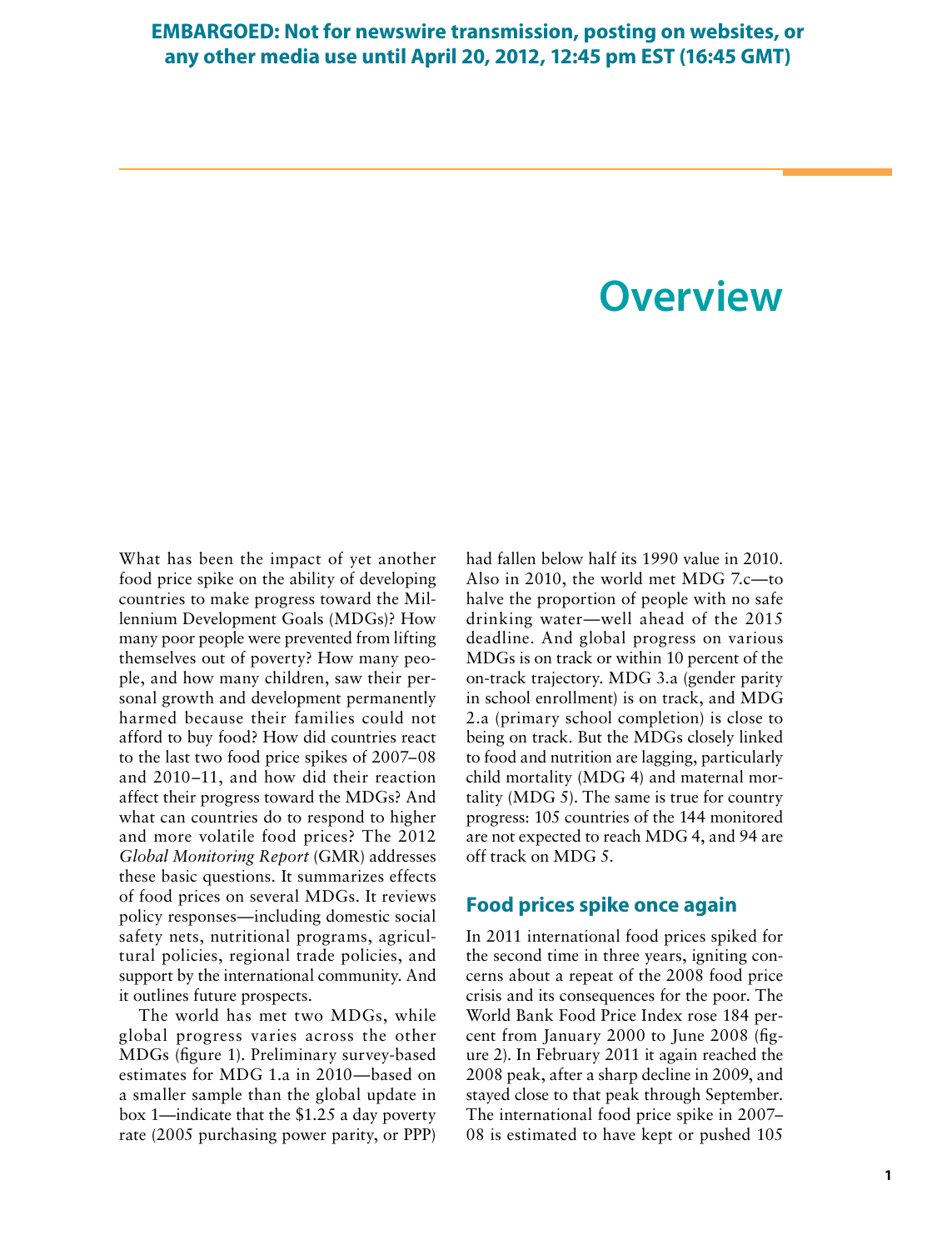

**Figure 1 Global progress toward the MDGs varies** 

*Developing countries, weighted by population*

*Source:* World Bank staff calculations based on data from the World Development Indicators database.

*Note:* A value of 100 percent means that the respective MDG has been reached. "Corresponding target" indicates progress currently needed to reach the goal by 2015. "Latest available value" denotes current progress as illustrated by the most recent available data: extreme poverty, 2010; primary completion rate, total, 2009; ratio of girls to boys in primary and secondary education, 2009; mortality rate, infants, 2010; mortality rate, children under 5, 2010; maternal mortality ratio, 2008; improved water source, 2010; improved sanitation facilities, 2008. PPP stands for purchasing power parity.

#### **Box 1 The MDG target of halving extreme poverty—reached in 2010!**

The World Bank has been regularly monitoring the progress of developing countries in reducing extreme poverty. Drawing on data and expertise from all regions, the Bank has updated the global and regional poverty numbers for 1981–2008 and prepared preliminary estimates (for a smaller sample) for 2010. The latest estimates draw on more than 850 household surveys for almost 130 developing countries, with 90 percent of the developing world population. Mostly produced by national statistical offices, the results for 2005 and 2008 are based on interviews with 1.23 million randomly sampled households.

An estimated 1.29 billion people in 2008 lived on less than \$1.25 a day, equivalent to 22.4 percent of the developing world population (see the box table on the next page). Contrast that with 1.9 billion people in 1990, or 43.1 percent.

Preliminary survey-based estimates for 2010 based on a smaller sample than the global update indicate that the \$1.25 a day poverty rate had fallen

to less than half of its 1990 value by 2010. So the first MDG target of halving extreme poverty has been achieved well before the 2015 deadline. East Asia and Pacific, Middle East and North Africa, and Europe and Central Asia have attained MDG 1.a, while poverty in South Asia and Sub-Saharan Africa remains in double digits. Current estimates for 2015 show that poverty will further decline to 16.3 percent for the world as a whole.

Looking back to 1990, **East Asia and Pacific** was the region with the highest number of poor people in the world, with 926 million living below \$1.25 a day. By 2008 that level had fallen to 284.4 million. In China alone, 510 million fewer people were living in poverty by the \$1.25 standard. In 2008, 13 percent (173 million people) of China's population still lived below \$1.25 a day. In **South Asia,** the \$1.25 a day poverty rate fell from 54 percent to 36 percent between 1990 and 2008. The proportion of poor is lower now in South Asia than at any time since 1981.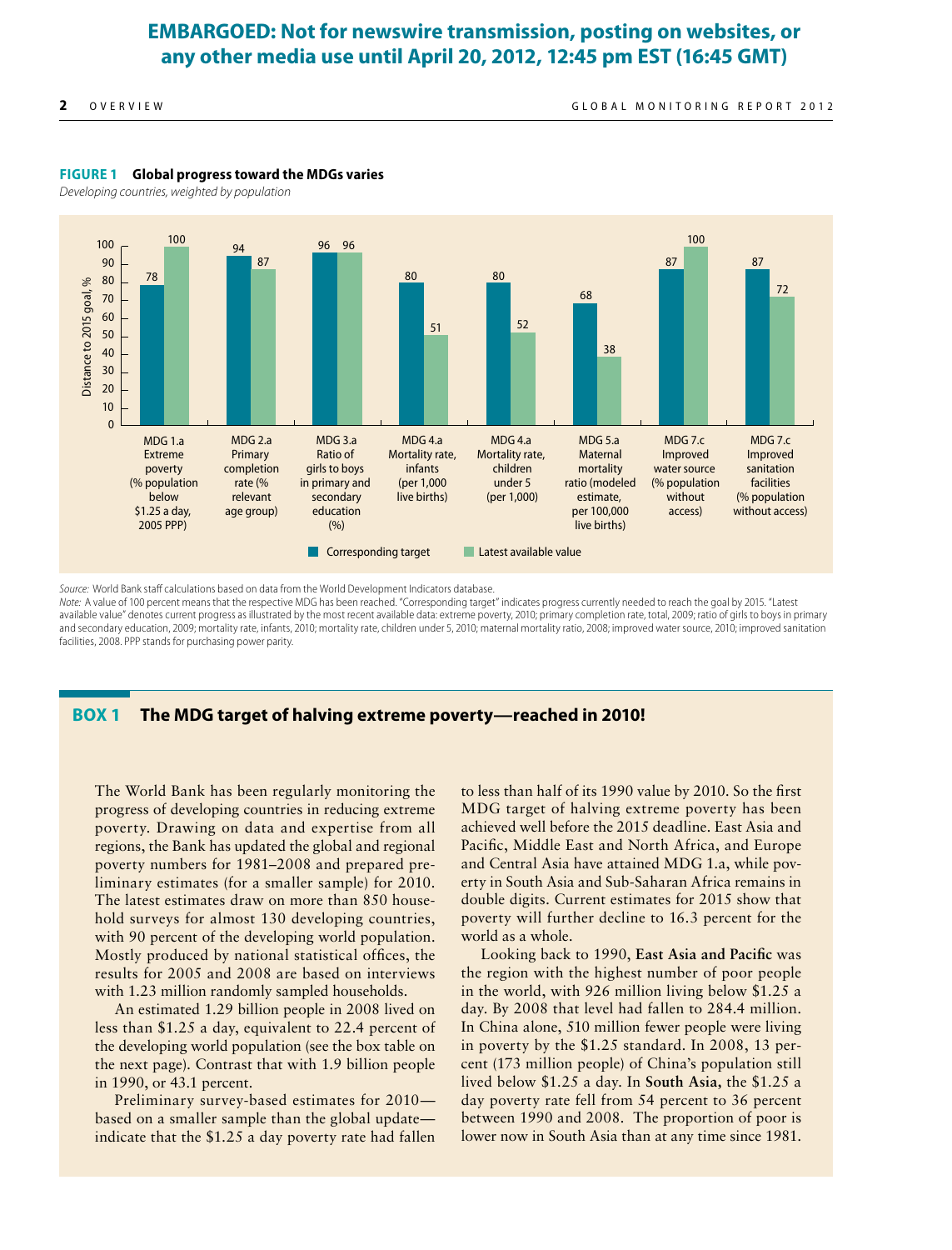#### **Box 1 The MDG target of halving extreme poverty—reached in 2010!** (continued)

The number of poor had been generally rising in **Latin America and the Caribbean** until 2002. But the poverty count (and the percentage of poor) has fallen sharply since then. The rising incidence and number of poor in **Europe and Central Asia** has also been reversed since 2000. The **Middle East and North Africa** had 8.6 million people—or 2.7 percent of the population—living on less than \$1.25 a day in 2008, down from 10.5 million in 2005 and 13 million in 1990. Less than half the population of **Sub-Saharan**  **Africa** was living below \$1.25 a day in 2008. Fortyseven and a half percent lived below this poverty line in 2008, as compared with 56.5 percent in 1990, a 9 percentage point drop.

Good news, but a great many people remain poor and vulnerable in all regions. At the current rate of progress, around 1 billion people will still be living below \$1.25 a day in 2015. Most of the 619 million poor lifted above the \$1.25 a day standard during 1990–2008 are still poor by middle-income standards.

|  |  |  |  | Estimates of poverty on a poverty line of \$1.25, by region |
|--|--|--|--|-------------------------------------------------------------|
|--|--|--|--|-------------------------------------------------------------|

| Region                                                          | 1990    | 2005    | 2008    | 2015    |  |  |  |
|-----------------------------------------------------------------|---------|---------|---------|---------|--|--|--|
| Share of population living on less than \$1.25 a day (2005 PPP) |         |         |         |         |  |  |  |
| <b>Fast Asia and Pacific</b>                                    | 56.2    | 16.8    | 14.3    | 7.7     |  |  |  |
| of which, China                                                 | 60.2    | 16.3    | 13.1    |         |  |  |  |
| Europe and Central Asia                                         | 1.9     | 1.3     | 0.5     | 0.3     |  |  |  |
| Latin America and the Caribbean                                 | 12.2    | 8.7     | 6.5     | 5.5     |  |  |  |
| Middle East and North Africa                                    | 5.8     | 3.5     | 2.7     | 2.7     |  |  |  |
| South Asia                                                      | 53.8    | 39.4    | 36.0    | 23.9    |  |  |  |
| Sub-Saharan Africa                                              | 56.5    | 52.3    | 47.5    | 41.2    |  |  |  |
| <b>Total</b>                                                    | 43.1    | 25.0    | 22.4    | 16.3    |  |  |  |
| Total, excluding China                                          | 37.2    | 27.7    | 25.2    |         |  |  |  |
| Millions of people below \$1.25 a day (2005 PPP)                |         |         |         |         |  |  |  |
| East Asia and Pacific                                           | 926.4   | 332.1   | 284.4   | 159.3   |  |  |  |
| of which, China                                                 | 683.2   | 211.9   | 173.0   |         |  |  |  |
| Europe and Central Asia                                         | 8.9     | 6.3     | 2.2     | 1.4     |  |  |  |
| Latin America and the Caribbean                                 | 53.4    | 47.6    | 36.8    | 33.6    |  |  |  |
| Middle East and North Africa                                    | 13.0    | 10.5    | 8.6     | 9.7     |  |  |  |
| South Asia                                                      | 617.3   | 598.3   | 570.9   | 418.7   |  |  |  |
| Sub-Saharan Africa                                              | 289.7   | 394.9   | 386.0   | 397.2   |  |  |  |
| <b>Total</b>                                                    | 1,908.6 | 1,389.6 | 1,289.0 | 1,019.9 |  |  |  |
| Total, excluding China                                          | 1,226.8 | 1,177.7 | 1,116.0 |         |  |  |  |

*Source:* World Bank staff calculations from PovcalNet database. For additional information and data, see http://iresearch.worldbank .org/PovcalNet/index.htm.

— = not available.

million people below the poverty line, and in the spike of 2010–11, 48.6 million people. Poverty typically rises initially with higher food prices, because the supply response to higher prices takes time to materialize and many poor (farm) households are net food buyers, so higher food prices lowers their real incomes.

The regional and national implications of high and volatile food prices vary widely. How vulnerable a country is to food price spikes depends on whether it is a net exporter or net importer. Large net importers of food, such as those in the Middle East and North Africa and in West Africa, face higher import bills, reduced fiscal space, and greater transmission of world prices to local prices for imported rice and wheat. Higher prices hurt consumers with high shares of household spending on food, as in much of Africa and Asia. Larger net-exporter countries, as in Latin America and in Eastern Europe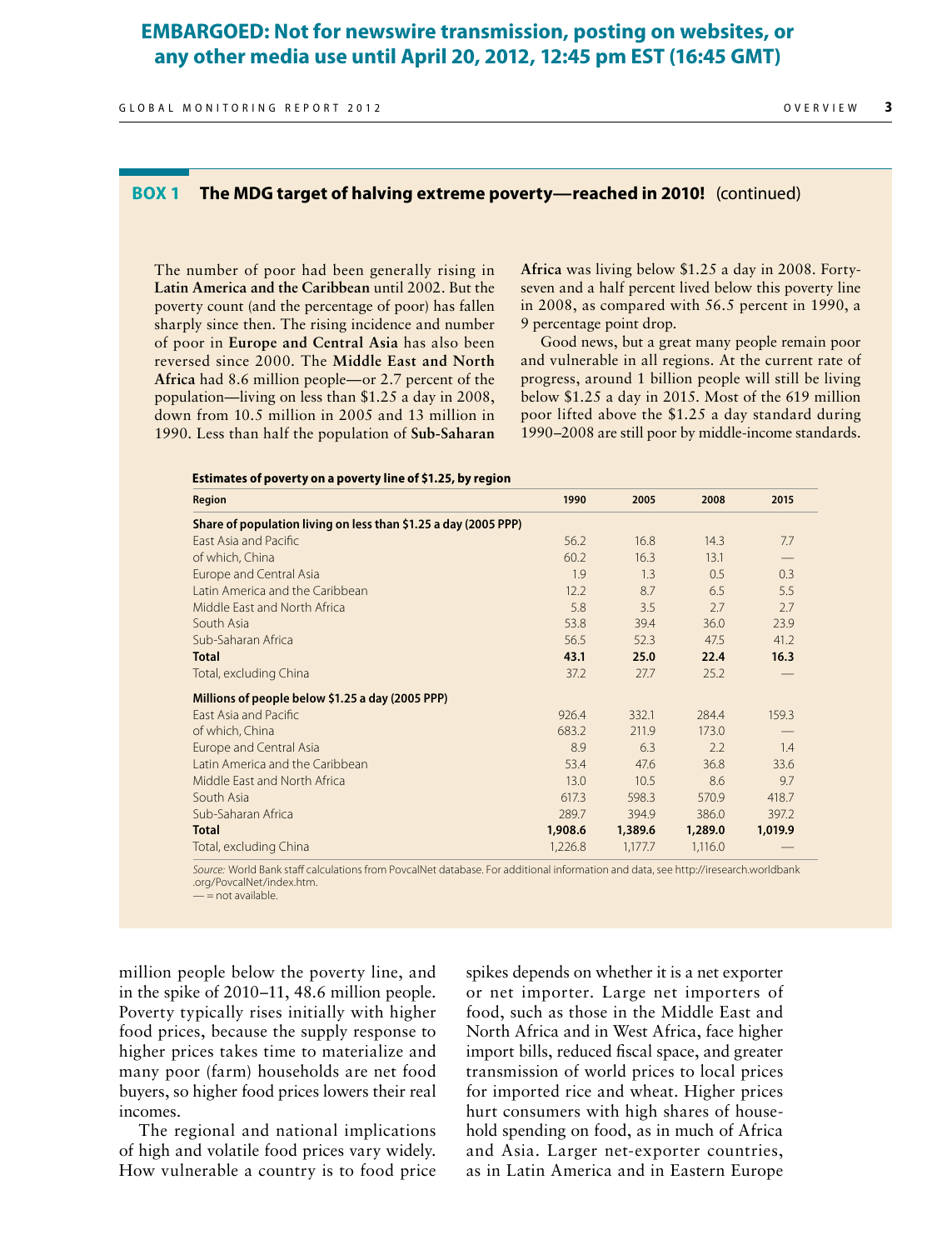

#### **Figure 2 Food prices spiked again for the second time in three years**

*Source:* World Bank.

*Note:* The World Bank Food Price Index includes wheat, maize, rice, barley, sugar, coconut oil, soybean oil, groundnut oil, palm oil, copra, soybeans, soybean meal, orange, banana, beef, and chicken. Unlike the well-known Food and Agriculture Organization food price index, it does not include other meat and dairy.

> and Central Asia, stand to benefit. But they may also face internal pressure to mitigate the adverse effects if households spend large shares of their budgets on food.

> A multisectoral approach is needed, tailored to each country's conditions, taking into account the social and political environment. This *Global Monitoring Report* advocates agricultural policy mainly to orchestrate a supply response, social safety nets to improve resilience, nutritional policy to manage the implications of early childhood development, and trade policy to improve access to food markets, reduce volatility, and induce productivity gains. But one size does not fit all. The priority and sequence of various policy initiatives depends on a country's or a region's initial conditions.

> Combinations of policies in the four areas can provide positive synergies and spur improvements on the MDGs. Targeting the expansion and productivity of crops that add nutritional value is one example. At the same time, improvements in the value chain of food products through, say, investing in infrastructure and streamlining regulation related to trade can lead to faster pass-throughs of

international prices—and thus require an effort to improve resilience using social safety nets. Both require time to implement, so the sequencing of actions needs to avoid hardship for the poor and vulnerable.

#### **How the poor cope**

High and volatile food prices hurt food security. Large, sudden, and particularly unexpected food price increases make it difficult for households to adjust—eroding consumer purchasing power, reducing calorie intake and nutrition, and pushing more people into poverty and hunger. The poor bear a disproportionate burden in adjusting to high food prices. This is especially true for poor households in urban settings and those headed by women, who typically spend more than half their incomes on food and are more likely to curtail consumption in the face of higher prices.

The higher prices also have indirect effects. Poor people have experienced global shocks in recent years, from the spikes in fuel and food prices to the economic contraction starting in 2008 and the consequent reductions in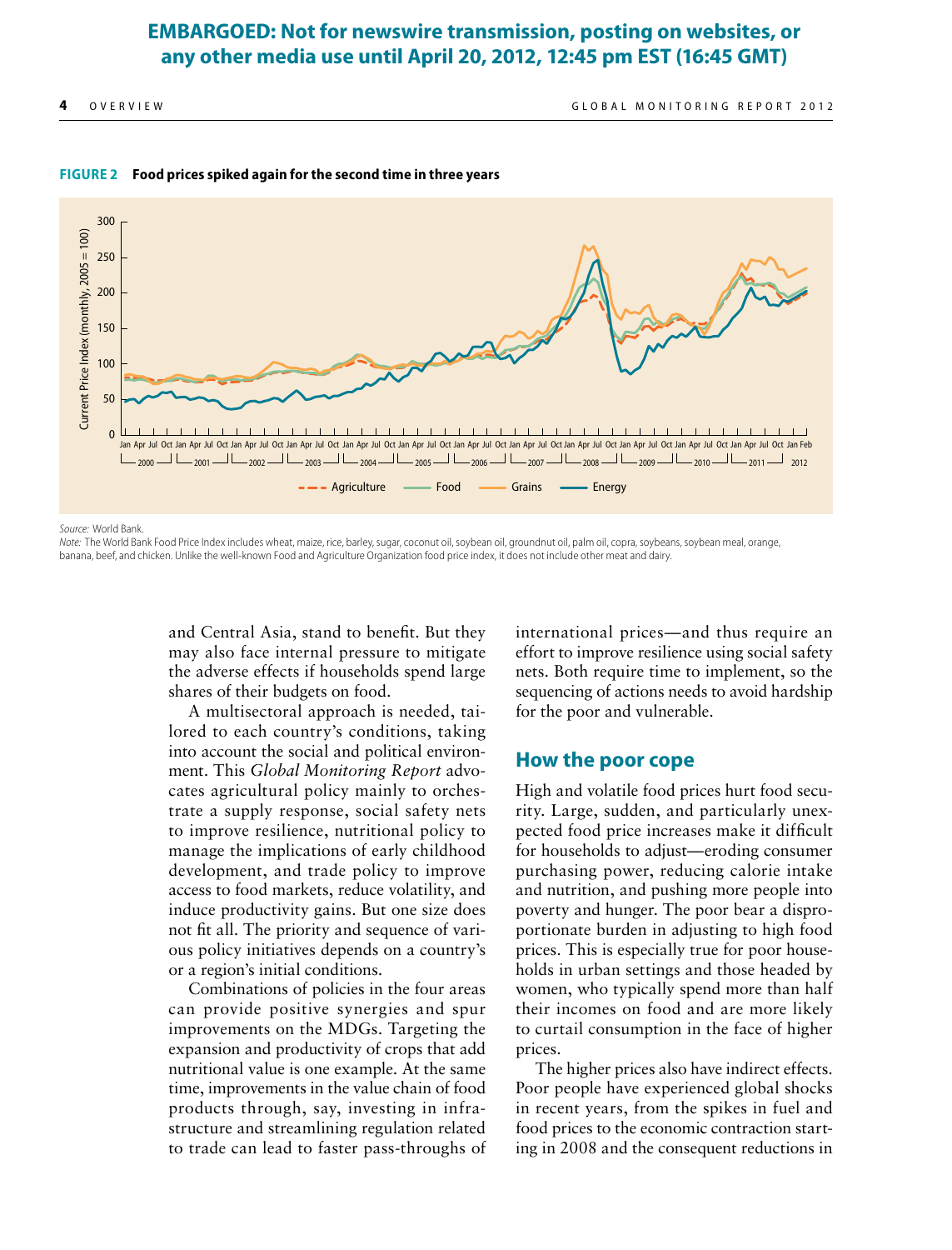remittances. And droughts have made things even worse in many countries and locales. Qualitative survey-based research shows that the responses of poor people to past global shocks produced severe indirect impacts.<sup>1</sup> Less nutritious diets caused malnourishment and made people more susceptible to failing health. The sudden influx of workers into the informal economy lowered earnings. The hardships even led to criminal activities, eroding trust and cohesion in communities.

Reducing the quality of food and the number of meals was one of the most common responses, often the first, in study sites in countries surveyed. In addition, reducing nonfood consumption, working more hours, and diversifying income sources (say, by entering a new informal occupation) were common nearly everywhere. Migration, sometimes reverse migration to the home area, was also fairly common in response to the food price spikes. Asset sales were common, and loans from family, friends, and moneylenders were also important. An inability to service microfinance and moneylender debts was a major source of distress in some East and South Asian countries, where many people had to borrow at high interest rates to service these debts or live in fear of creditors taking possession of their property. Collecting food and fuel from common property was important only in some low-income countries.

Sales of productive assets and forgone education and health care will have long-lasting consequences and impede people's ability to recover. And coping with economic crises has eroded the savings and asset base of many households, leaving them with few resources to manage future shocks. Continuing high and volatile global food prices are thus a major concern.

Many parents sought to protect children's food consumption and schooling, with adult household members preserving the quantity and quality of food to ensure that children had proper diets. Yes, there were many instances of erratic attendance and school withdrawals because of the need for children to contribute to household income or because education costs had become prohibitive. But, on the whole, the impacts on schooling were more muted than expected. The cost of education, the distance to school, and the availability of school feeding influenced whether children stayed in school.

#### **What higher prices mean for poverty**

The food price spikes in 2008 and 2011 have prevented millions of people from escaping poverty because the poor spend large shares of their incomes on food—and because many poor farmers are net buyers of food. The price spikes hit urban poor and femaleheaded households hardest. While food prices dropped sharply in 2009 with the financial crisis, they quickly rebounded and by early 2011 prices were almost back at 2008 levels. But high food prices may be less harmful for the poor in the longer run because farmers can increase their output and poor households may benefit from higher farm wages.

The impact of world price spikes also depends on how prices are transmitted locally. In Ethiopia, for example, about 75 percent of food consumption is locally produced staples (such as sorghum and teff), dampening the impact of rising prices of imported cereals. By contrast, people in Bangladesh, Cambodia, and Kenya—where rice, wheat, maize, and beans account for 40–64 percent of food expenditures—are more exposed to higher import prices. Changes in international prices have been trickling down to national prices to varying degrees, but the higher national prices have greatly influenced national policies.

In the longer run, farmers can be expected to respond to rising food prices in two ways: by raising their overall output and by switching to producing commodities whose prices have risen relative to others. For short-run price volatility, where producer outputs are likely fixed, the change in farmers' revenue from production is determined only by the change in output prices. But over time outputs can be expanded by using more labor and inputs, even if no additional land is available. Where the relative prices of different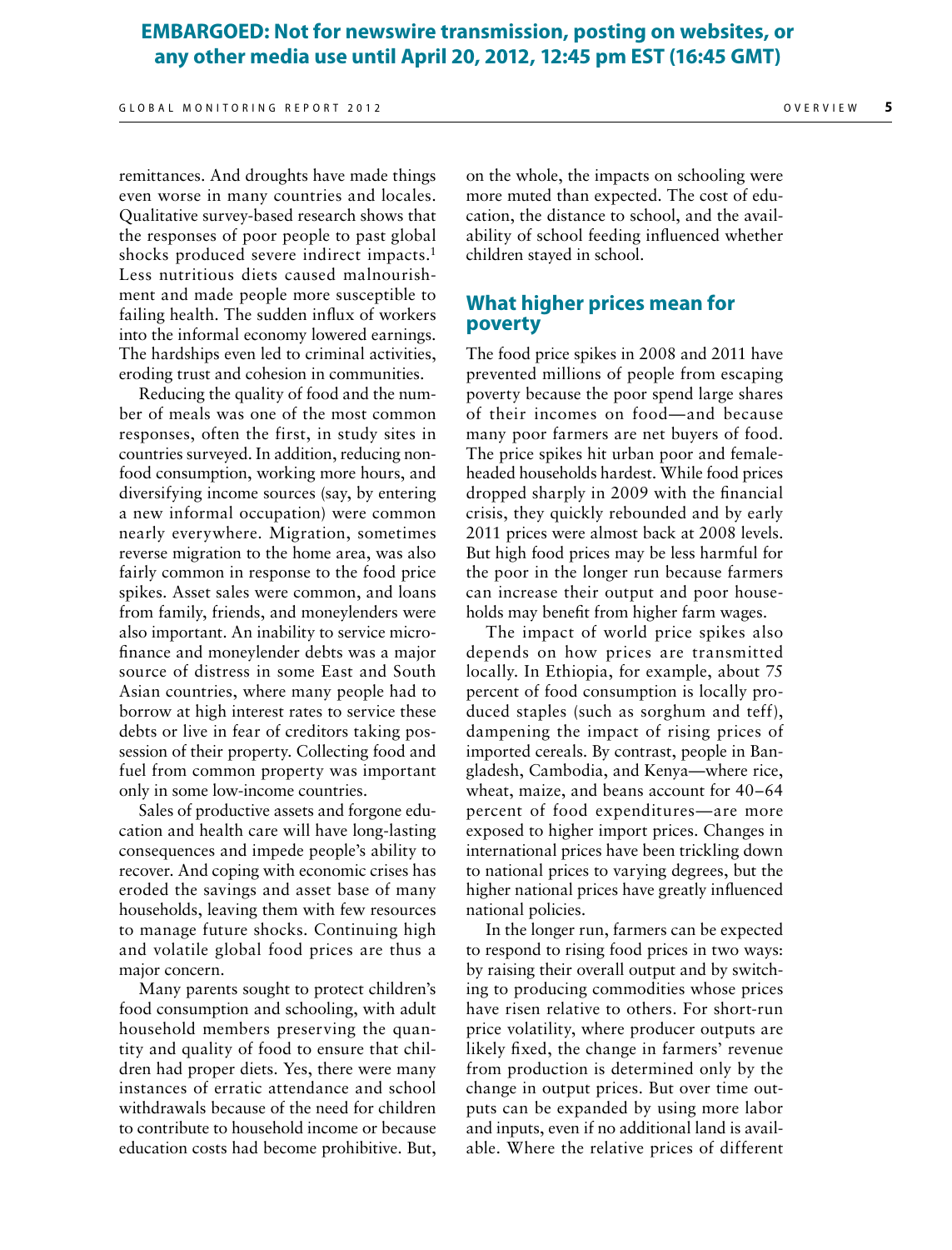**6** OVERVIEW **6** OVER OVER CLOBAL MONITORING REPORT 2012

commodities change, switching between outputs is another way for farmers to increase returns. In general, it is easier for farmers to switch production to a more profitable crop than to increase aggregate agricultural output.

Policies that promote higher yields can limit the average rise in food prices over the long term as well as dampen food price volatility. Such policies include supporting research, extension, and water management; improving the efficiency of land markets and strengthening property rights; increasing farmers' access to efficient tools to manage risk; and increasing market integration, globally as well as regionally, through investments in infrastructure and facilitating the operations of supply chains. Policies to limit food price volatility include developing weathertolerant varieties, improving the management of stocks, opening markets to trade, improving market transparency, and using marketbased price-hedging mechanisms. And policies to reduce the impact of high and volatile food prices on the poor include strengthening a country's social safety nets to protect the poor and supporting smallholders in strengthening the supply response to higher food prices.

Balancing the rise in domestic prices (to benefit producers) with consumer protection is a major challenge. Because of fiscal constraints, many countries use trade measures to limit the transmission of higher world market prices to domestic markets. Scaling up safety nets to support vulnerable consumers without also insulating markets has been rare, hurting long-term food security. The most sustainable policies focus on encouraging climate-resilient production, strengthening domestic and regional markets, maintaining open trade, and boosting resources to social protection.

#### **Higher undernourishment**

Higher prices of food staples increase undernourishment, as poor consumers find themselves unable to purchase the minimum amount of calories, nutrients, and proteins needed for their daily activities. Higher food prices have two main effects on net buyers of food: an income effect through reductions in the purchasing power of poor households, and a substitution effect through shifts to less nutritious food. The poor often have no choice but to reduce their overall food consumption in response to higher prices, even from levels already too low. For households close to subsistence and already consuming the cheapest sources of calories (less nutritious food), the substitution possibilities are more limited, with the poorest suffering most. And intrahousehold discrimination against women and children disproportionately reduces their access to food.

Even temporarily high food prices can affect children's long-term development. Early life conditions (from conception to two years of age) provide the foundations for adult human capital. Vicious circles of malnutrition, poor health, and impaired cognitive development set children on lower, often irreversible, development paths. Child malnutrition accounts for more than a third of the under-five mortality—and malnutrition during pregnancy, for more than a fifth of maternal mortality. Other hard-to-reverse impacts include faltering growth (stunting, low height-for-age), and low school attainment. A malnourished child has on average a seven-month delay in starting school, a 0.7 grade loss in schooling, and potentially a 10–17 percent reduction in lifetime earnings—damaging future human capital and causing national GDP losses estimated at 2–3 percent. So, malnutrition is not just a result of poverty—it is also a cause. Malnourished young children are also more at risk for chronic disease such as diabetes, obesity, hypertension, and cardiovascular disease in adulthood.

To build household and individual resilience and mitigate long-term effects, interventions can work through multiple pathways, beyond trying to keep prices low. In the short run, the focus should be on maintaining household purchasing power through cash transfers, food and nutrient transfers, school feeding, and workfare-with-nutrition. In the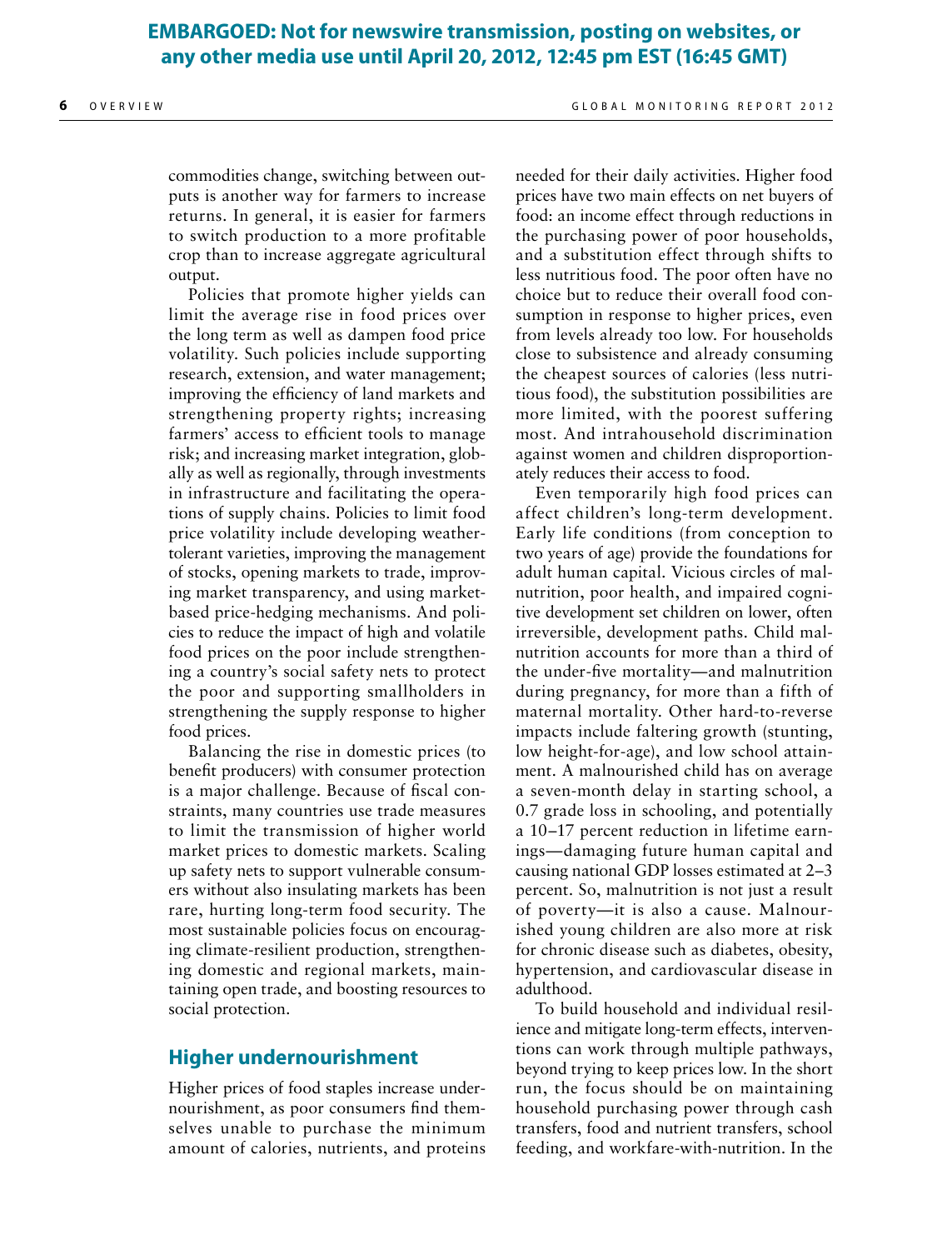longer term, the focus should broaden to strengthening the link between smallholder agriculture and nutrition, addressing seasonal deprivation, and promoting girls' education and women's income. Some specific interventions to target vulnerable children include hygiene, micronutrients, deworming, breastfeeding, feeding during illness, and preventive and therapeutic feeding.

#### **Weaker global growth and high food prices may impede progress toward the MDGs**

The global recovery shows signs of stalling amid deteriorating financial conditions. Global growth slowed to 3.8 percent in 2011 and is projected to decline further to 3.3 percent in 2012. The strongest slowdown is being felt in advanced economies, but the worsening external environment and some weakening in internal demand is expected to lead to lower growth in emerging and developing countries as well. This outlook is subject to downside risks, such as a much larger and more protracted bank deleveraging in the Euro Area or a hard landing by key emerging economies.

Strengthening the recovery will require sustained policy adjustment at a measured pace that depends heavily on a country's circumstances. There are risks in some places of inadequate medium-term fiscal adjustment, and in some of overly aggressive short-term fiscal adjustment. In the advanced economies, while fiscal policy consolidation proceeds, monetary policy should continue to support growth as long as unemployment remains high and inflation expectations are anchored. This policy stance should be accompanied by steady progress toward repairing and reforming financial systems and by steps to avoid excessively rapid bank deleveraging.

As food and fuel prices rose in 2010 and the first half of 2011, consumer prices rose in tandem in many countries. In emerging and developing countries the median inflation rate rose from 4 percent in 2009 to 6 percent in 2011, but experiences were mixed. In about a third of countries inflation abated over this period, but in many countries it rose sharply. In Burundi inflation more than tripled from 4½ percent in 2009 to 15 percent in 2011 as the monetary authorities sought to contain the second-round effects of imported inflation. And in Bangladesh inflation doubled from 5½ percent to 11 percent.

A weaker-than-expected global economic environment would challenge emerging and developing countries as they progress toward the MDGs. Should downside risks such as a sharp global slowdown or another surge in food prices materialize, many low-income countries would have to confront the situation with weaker buffers than in 2009. In the event of another sharp downturn, the scope for fiscal stimulus would therefore be more limited, but those with sufficient fiscal room should aim to protect spending to soften the economic and social impact of a global downturn. A new global food price spike would present low-income countries with difficult trade-offs among price stability, external, and social objectives. A pragmatic response should include measures to protect the poor and vulnerable while largely accommodating the first-round impact on inflation. The fiscal policy response should be well targeted, ensure fiscal affordability, and avoid economic distortions. The appropriate monetary policy response would depend on the inflation outlook, the pass-through from food prices to other prices, and the availability of external buffers, such as reserves. Fragile states would require special attention including from the international community.

#### **Using trade policy to overcome food insecurity**

International cereal price spikes increased the food import bills of some low-income fooddeficit countries, putting pressure on their balance of payments. The cereal import bill of low-income food-deficit countries was \$31.8 billion in 2010–11 (29 percent more than in 2009–10), despite higher production in 2010 and the lower volume of cereal imports required. North Africa and the Pacific Islands suffered the largest negative impact, paying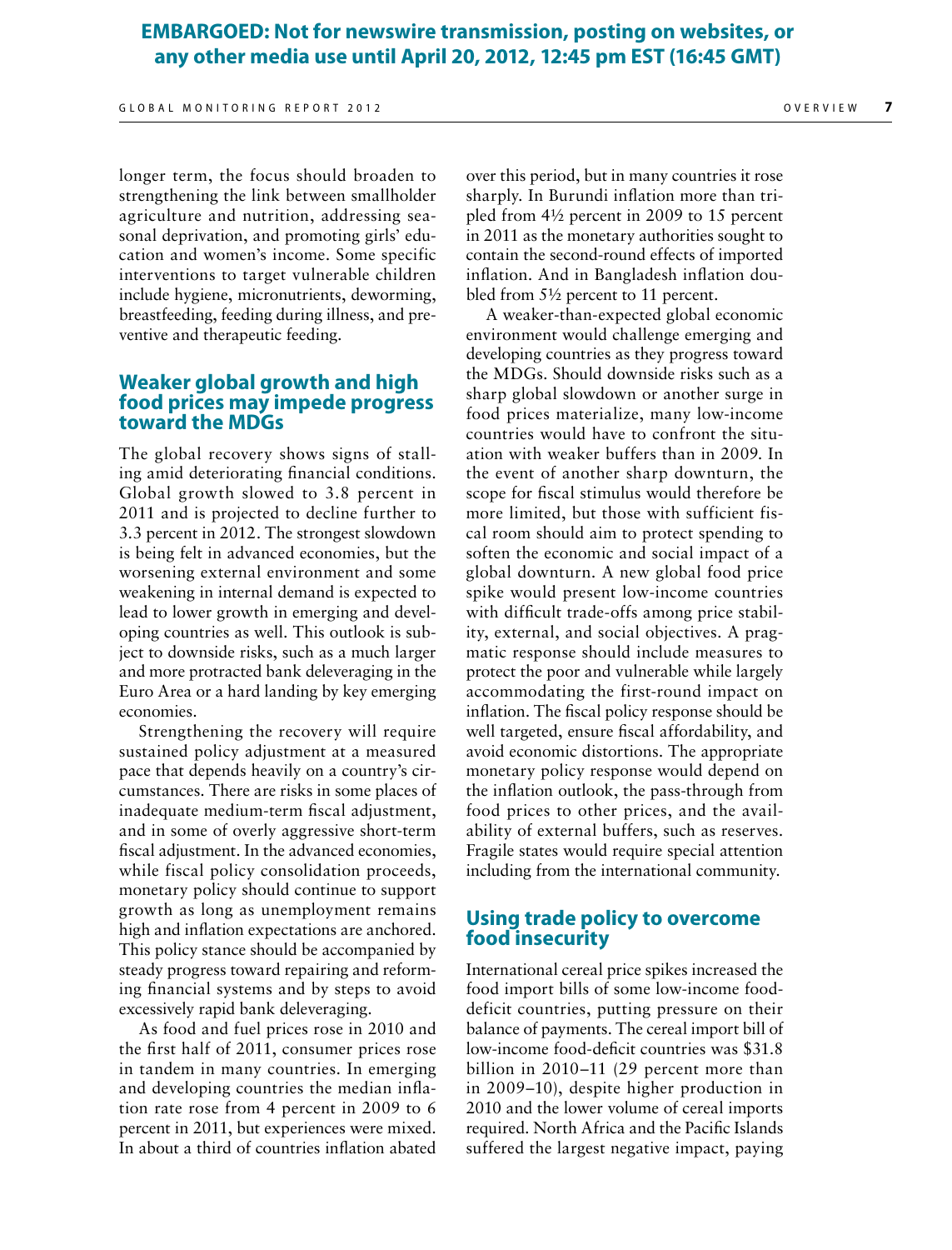higher prices and importing more cereals to meet domestic demand. Although the estimated cereal import bill of the food-deficit countries is still below the record set during the 2008 food crisis, the increase in cereal costs, combined with price increases for other food and fertilizer imported by these countries, is cause for concern.

Higher food prices can upset the balance between needed spending to mitigate the immediate impact of the crisis and longterm development. Recurrent food crises may require additional social spending; to be cost-effective, such spending should emphasize targeted social safety nets rather than universal producer and consumer subsidies. Most developing countries preserved their core spending on health, education, and infrastructure during 2008–09, increasing their resilience to food and financial crises. In the period since, however, many countries have not adequately rebuilt their fiscal policy buffers and thus may find it more difficult to preserve core spending in the face of another major shock. To maintain this resilience in the composition of expenditures, much will depend on the cost and availability of resources going forward.

Trade is an excellent buffer for domestic fluctuations in food supply. There is no global food shortage: the problem is regional or local, one of moving food, often across borders, from surplus to deficit areas, coupled with affordability. The world output of a given food commodity is far less variable than the output in individual countries. So greater trade integration holds considerable potential for stabilizing food prices, boosting returns to farmers, and reducing the prices facing consumers.

Trade liberalization protects national food markets against domestic shocks by allowing more food to be imported in times of shortage and exported in times of plenty. But historically—and despite a host of regional trade agreements—most countries have taken the opposite approach. They restrict food imports and discourage exports in oftenfailed attempts to keep domestic markets isolated from international shocks by ensuring self-sufficiency in food production.

Self-sufficiency should be weighed against the benefits of cheaper imports. A country that is a natural exporter should not encumber its comparative advantage with export bans. A country that tends to import food should allow its domestic market to remain linked to the world market. Encouraging more trade—not less—can thus promote food security, which requires a more open, rulesbased multilateral trade regime best achieved by concluding the Doha Round of negotiations at the World Trade Organization.

Efforts to extend trade integration to developing countries should also focus on promoting more effective regional integration, including that for food products. Facilitating food trade is also important through increased Aid for Trade to promote frictionless borders and facilitate a supply response to rising prices, particularly in Sub-Saharan Africa.

#### **Aid flows, composition, and effectiveness**

Official development assistance (ODA) has increased significantly over the past decade, nearly doubling as a share of donor gross nation income. But it has fallen short of a number of internationally agreed targets. Programmed aid for 2011–13 indicates that the growth of ODA disbursements is on track to slow in real terms and indeed shrink on a per capita basis for recipient countries.

Surprisingly, the aid directed toward agriculture, food, and nutrition—10 percent of total commitments in 2010—has not increased in response to the recent food price spikes or since the MDGs were agreed in 2000. And assistance for nutrition represents a mere fraction of these commitments (about 3 percent of total aid flows to agriculture, food, and nutrition), despite widespread evidence that improving nutrition and making gains in early childhood development are keys to meeting several MDGs and to making long-term progress in development.